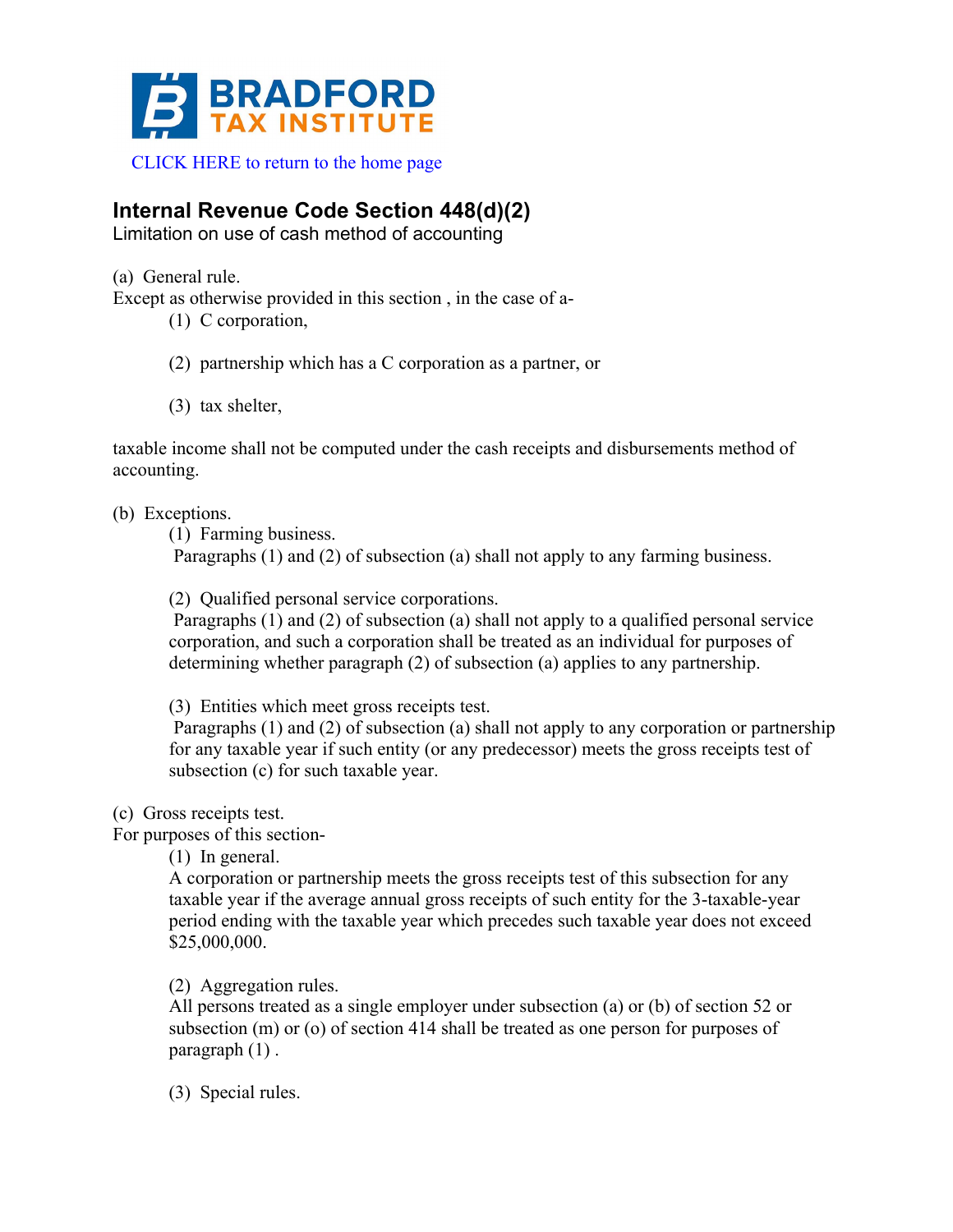For purposes of this subsection -

(A) Not in existence for entire 3-year period. If the entity was not in existence for the entire 3-year period referred to in paragraph (1) , such paragraph shall be applied on the basis of the period during which such entity (or trade or business) was in existence.

(B) Short taxable years. Gross receipts for any taxable year of less than 12 months shall be annualized by multiplying the gross receipts for the short period by 12 and dividing the result by the number of months in the short period.

(C) Gross receipts. Gross receipts for any taxable year shall be reduced by returns and allowances made during such year.

(D) Treatment of predecessors. Any reference in this subsection to an entity shall include a reference to any predecessor of such entity.

(4) Adjustment for inflation.

In the case of any taxable year beginning after December 31, 2018, the dollar amount in paragraph (1) shall be increased by an amount equal to-

(A) such dollar amount, multiplied by

(B) the cost-of-living adjustment determined under section  $1(f)(3)$  for the calendar year in which the taxable year begins, by substituting "calendar year 2017" for "calendar year 2016" in subparagraph (A)(ii) thereof.

If any amount as increased under the preceding sentence is not a multiple of \$1,000,000, such amount shall be rounded to the nearest multiple of \$1,000,000.

(d) Definitions and special rules.

For purposes of this section -

(1) Farming business.

(A) In general. The term "farming business" means the trade or business of farming (within the meaning of section  $263A(e)(4)$ ).

(B) Timber and ornamental trees. The term "farming business" includes the raising, harvesting, or growing of trees to which section 263A(c)(5) applies.

(2) Qualified personal service corporation.

The term "qualified personal service corporation" means any corporation-

(A) substantially all of the activities of which involve the performance of services in the fields of health, law, engineering, architecture, accounting, actuarial science, performing arts, or consulting, and

(B) substantially all of the stock of which (by value) is held directly (or indirectly through 1 or more partnerships, S corporations, or qualified personal service corporations not described in paragraph  $(2)$  or  $(3)$  of subsection  $(a)$ ) by -

(i) employees performing services for such corporation in connection with the activities involving a field referred to in subparagraph (A) ,

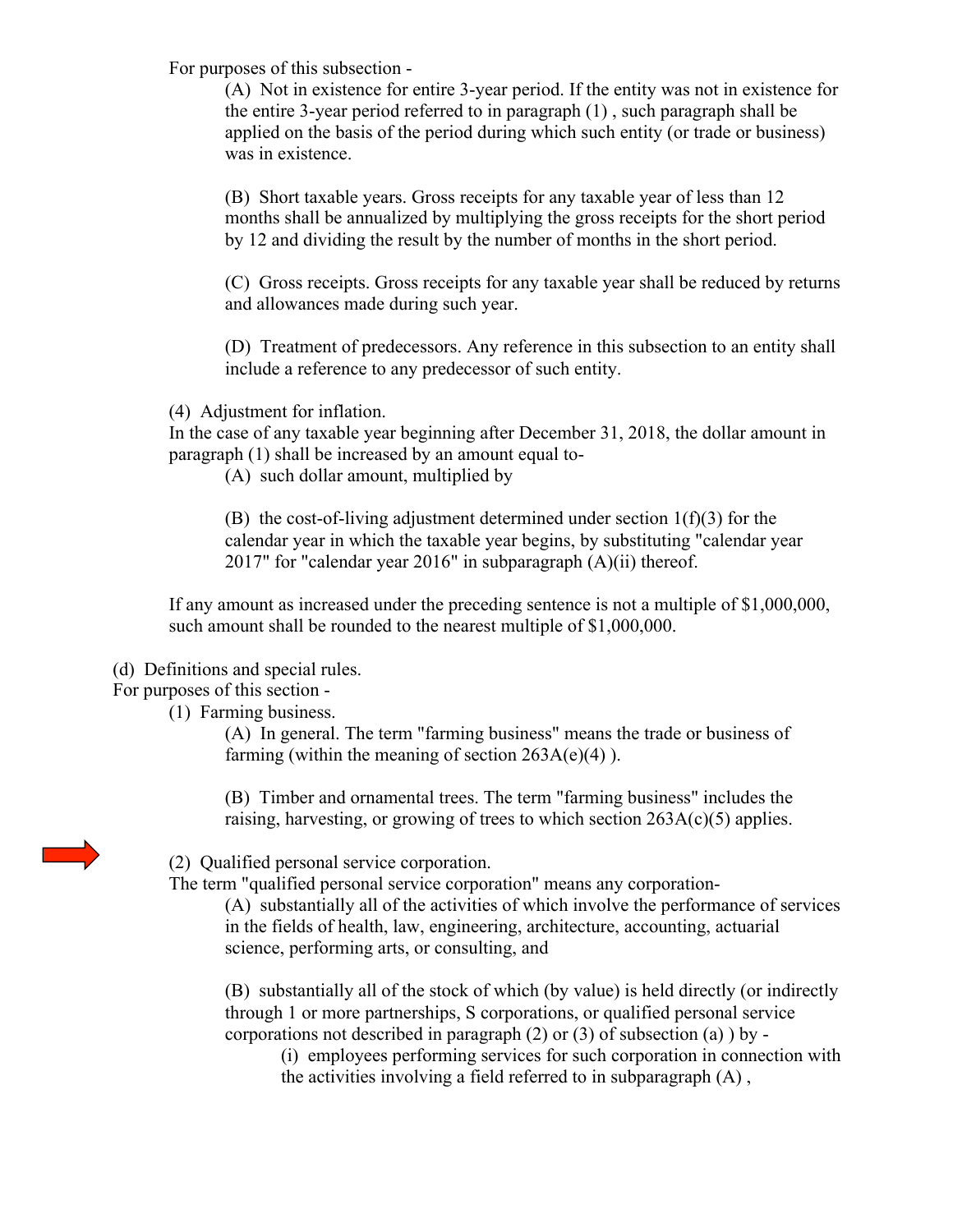(ii) retired employees who had performed such services for such corporation,

(iii) the estate of any individual described in clause (i) or (ii) , or

(iv) any other person who acquired such stock by reason of the death of an individual described in clause (i) or (ii) (but only for the 2-year period beginning on the date of the death of such individual).

To the extent provided in regulations which shall be prescribed by the Secretary, indirect holdings through a trust shall be taken into account under subparagraph  $(B)$ .

(3) Tax shelter defined.

The term "tax shelter" has the meaning given such term by section 461(i)(3) (determined after application of paragraph (4) thereof ). An S corporation shall not be treated as a tax shelter for purposes of this section merely by reason of being required to file a notice of exemption from registration with a State agency described in section  $461(i)(3)(A)$ , but only if there is a requirement applicable to all corporations offering securities for sale in the State that to be exempt from such registration the corporation must file such a notice.

(4) Special rules for application of paragraph (2) .

For purposes of paragraph (2) -

(A) community property laws shall be disregarded,

(B) stock held by a plan described in section 401(a) which is exempt from tax under section 501(a) shall be treated as held by an employee described in paragraph  $(2)(B)(i)$ , and

(C) at the election of the common parent of an affiliated group (within the meaning of section 1504(a) ), all members of such group may be treated as 1 taxpayer for purposes of paragraph (2)(B) if 90 percent or more of the activities of such group involve the performance of services in the same field described in paragraph  $(2)(A)$ .

## (5) Special rule for certain services.

(A) In general. In the case of any person using an accrual method of accounting with respect to amounts to be received for the performance of services by such person, such person shall not be required to accrue any portion of such amounts which (on the basis of such person's experience) will not be collected if-

(i) such services are in fields referred to in paragraph  $(2)(A)$ , or

(ii) such person meets the gross receipts test of subsection (c) for all prior taxable years.

(B) Exception. This paragraph shall not apply to any amount if interest is required to be paid on such amount or there is any penalty for failure to timely pay such amount.